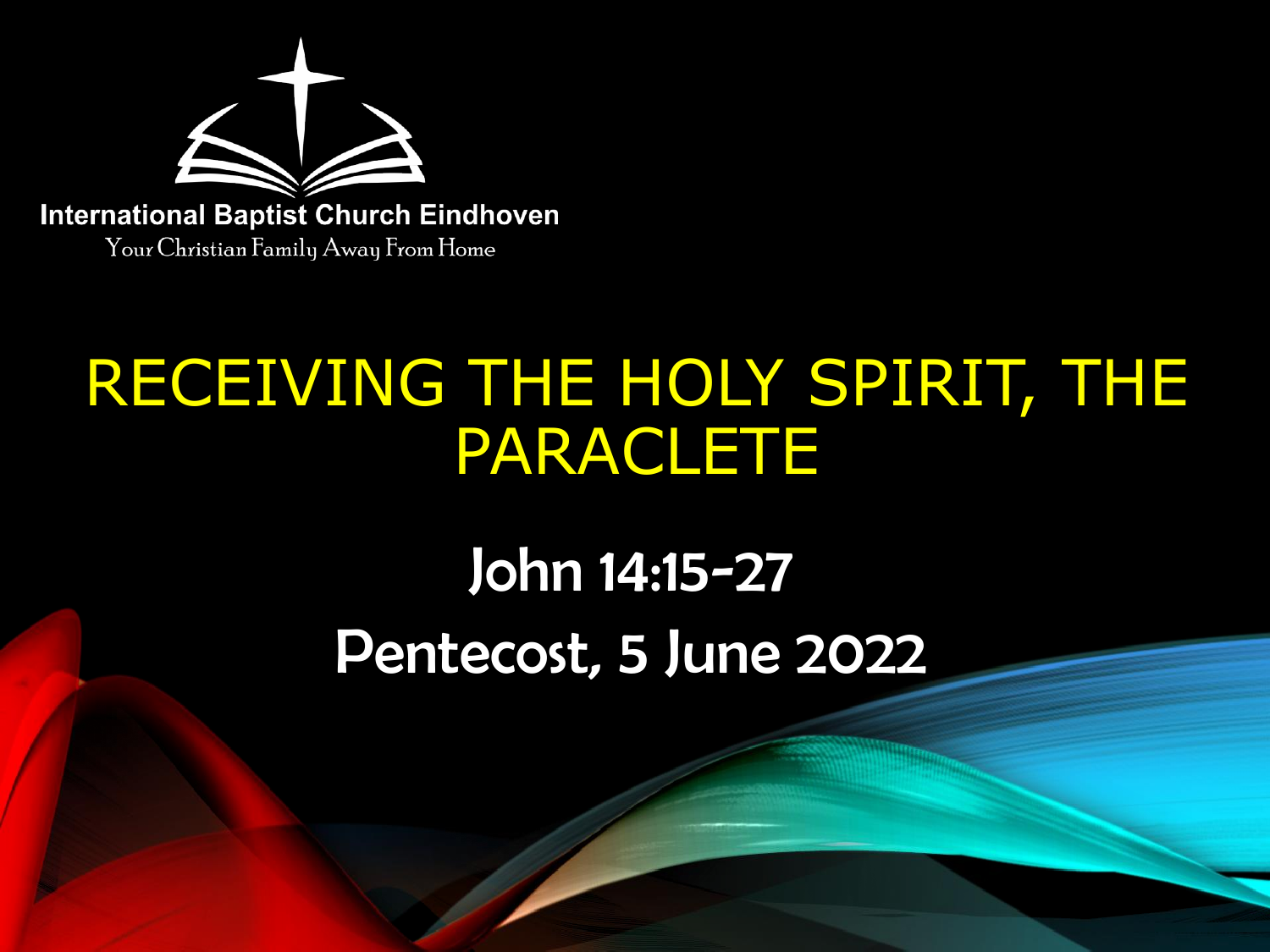#### JOHN 14 - 16

## Jesus preparing disciples for his leaving John 14:1-4

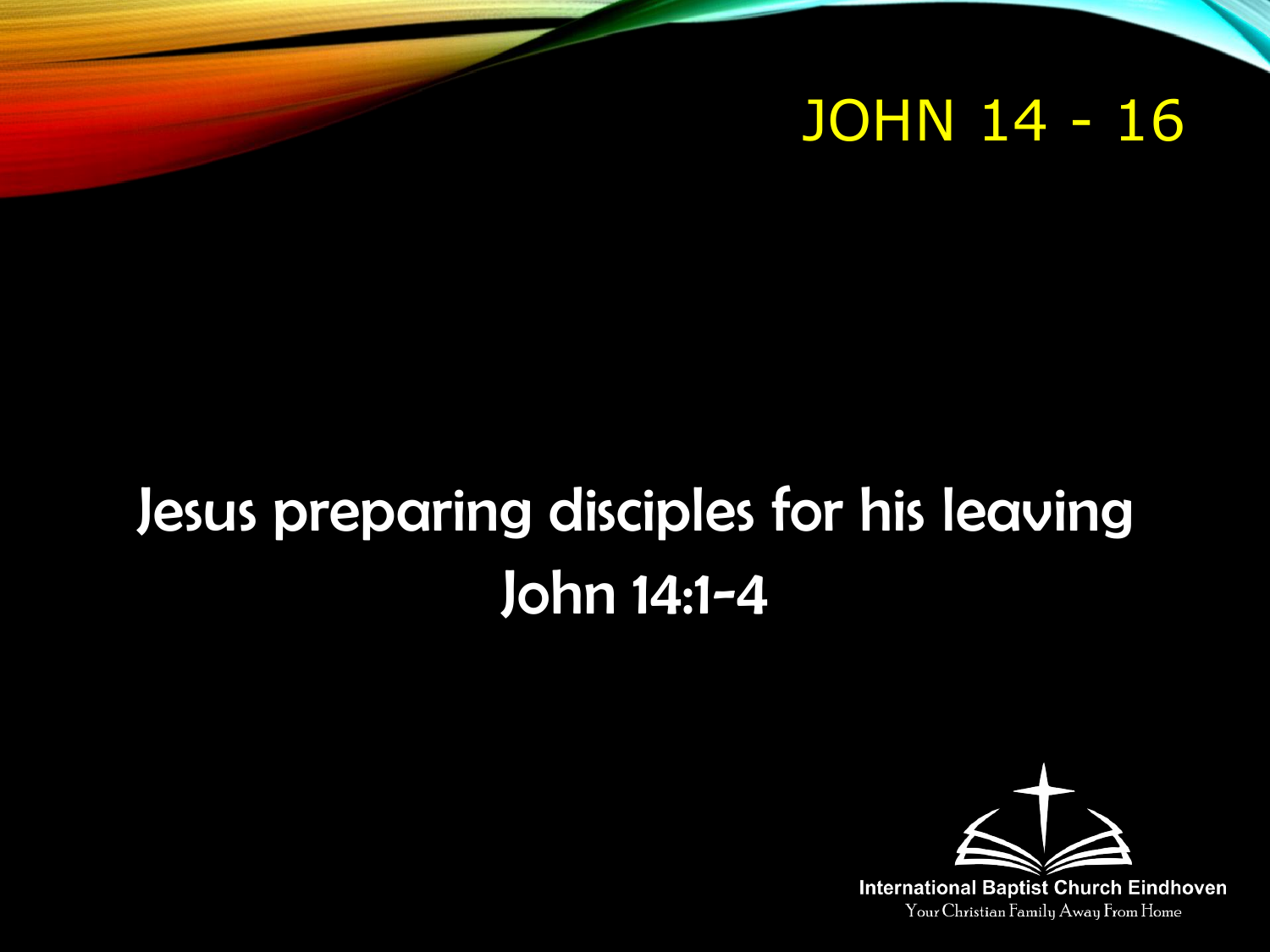### JOHN 14:15-17

#### Ask me anything (v 13-14)

- Love Jesus and obey him (v 15)
- Father will give another Counsellor (v 16)
- // Luke 11:9-13
- 2. Counsellor
	- Advocate/Helper/Comforter/Friend
	- Paraclete = the One called alongside
	- Spirit of truth (v 17)
	- Only for disciples (v 17)

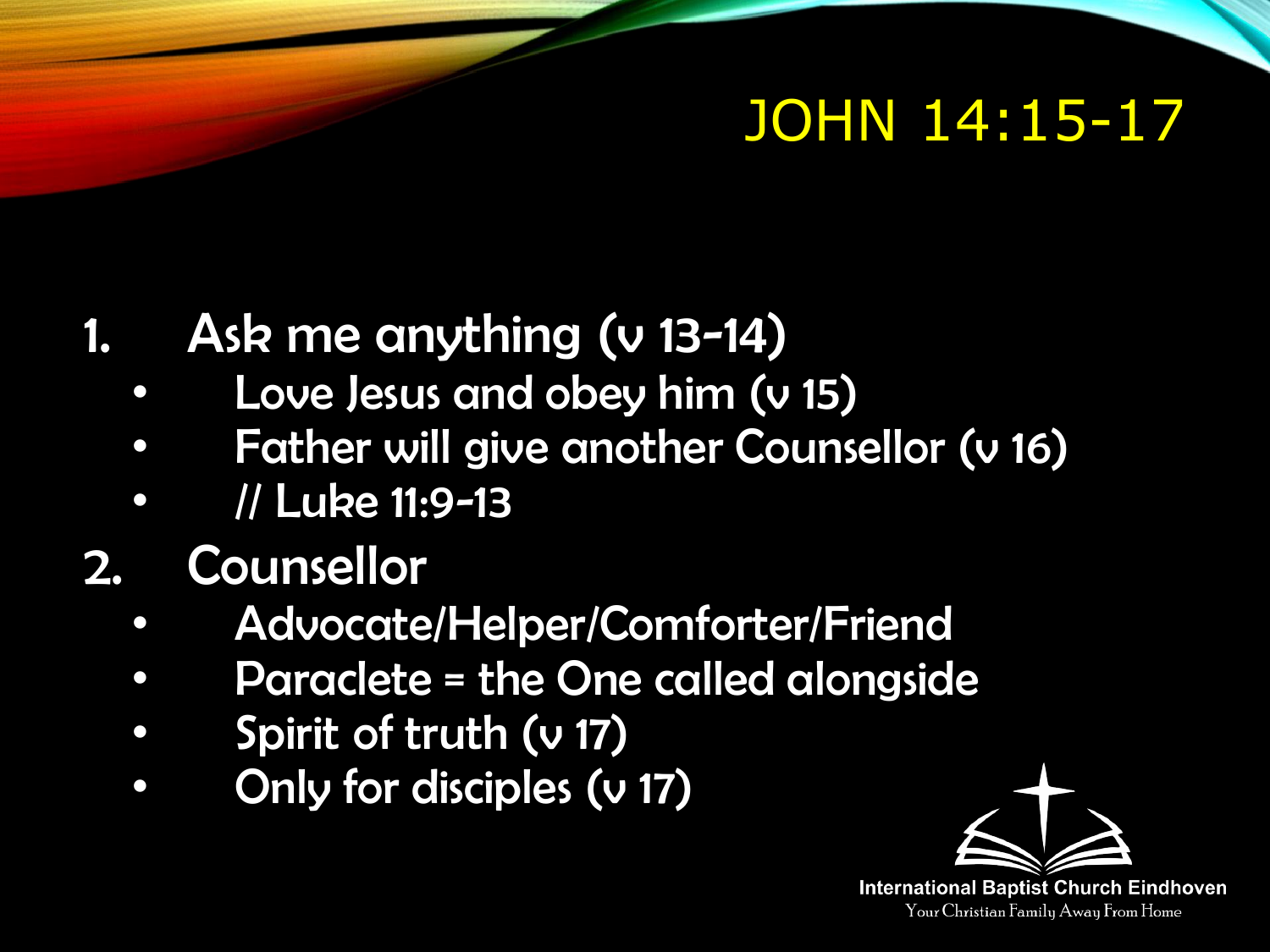### JOHN 14:18-21

- 1. The coming (back) of Jesus (v 18)
- 2. The Paraclete is the presence of Jesus while Jesus is absent (v 18-19)
- 3. The Paraclete is the presence of Father and Son (v 20-21)
- 4. Loving and obeying Jesus come with the Paraclete and reveal the love of the Father (v 21)

**International Baptist Church Eindhoven** Your Christian Family Away From Home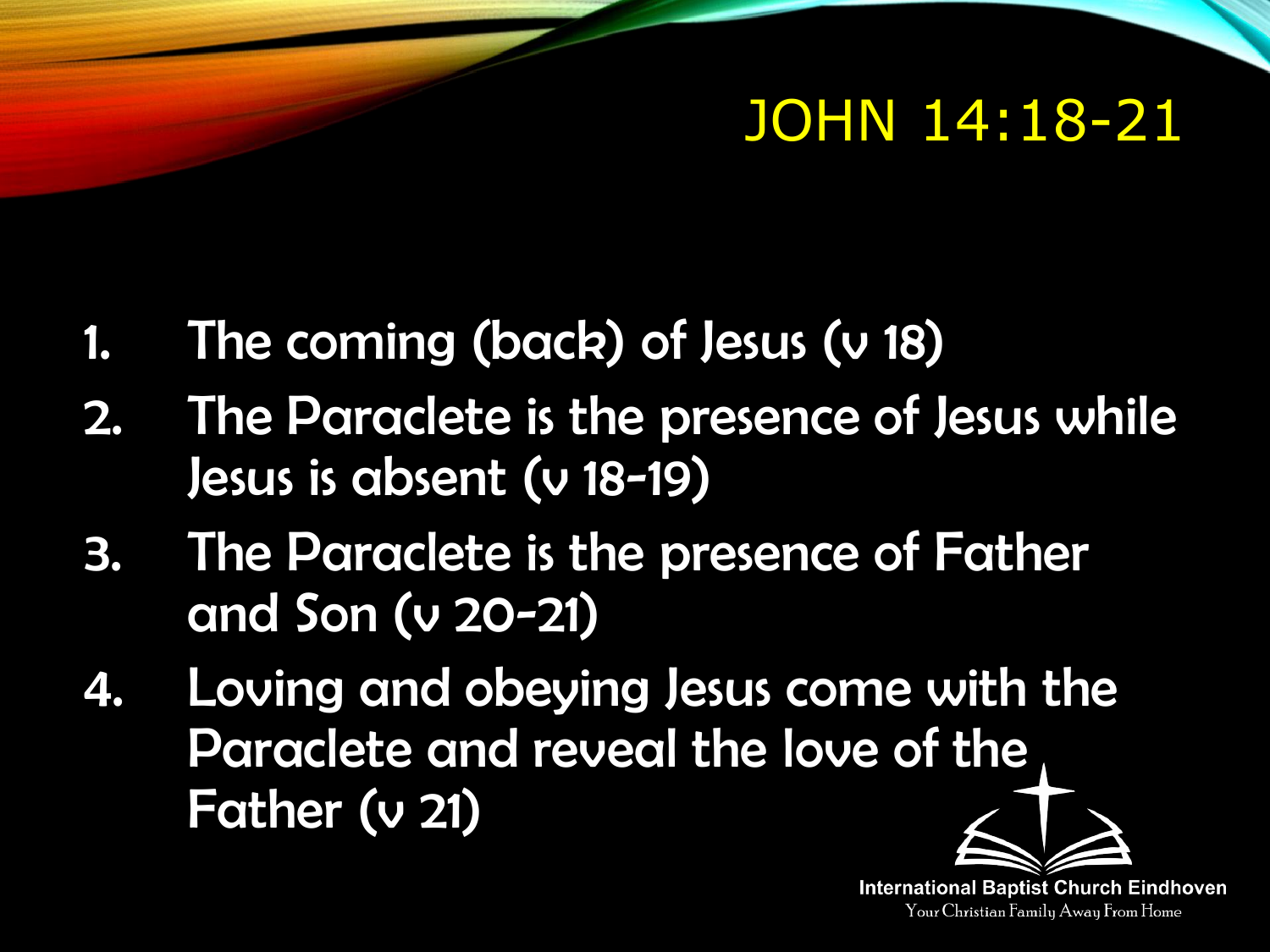#### JOHN 14:22-27

- 1. Jesus and the Father will make their home in those who love and obey Jesus (v 22-24)
	- realised through indwelling of the Paraclete
- 2. The Paraclete will teach disciples (v 26)
- 3. The peace Jesus leaves with disciples (v 27)
	- = Jesus' presence through the Paraclete